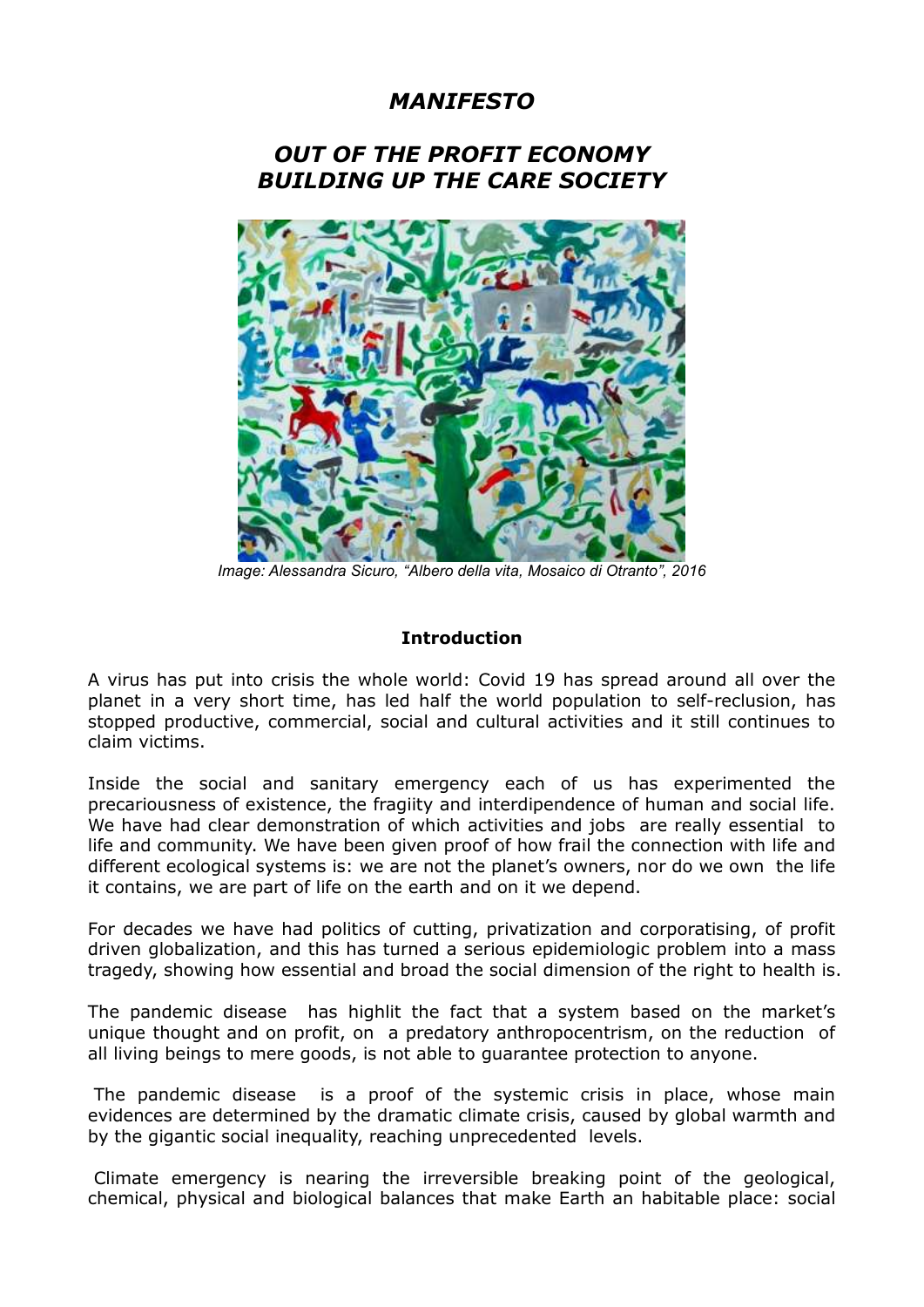inequality has become more evident yet during the pandemic disease, showing clearly that the current economic, health and cultural system has an inclination to select between worthy lives and waste ones.

Climate justice and social justice are two faces of the same coin and they require a radical change of direction in an extremely short time, as regards the current economic model and its social, environmental and climatic aspects.

Nothing can be as it was before, for the simple reason that disaster was caused exactly by the previous condition.

Now more than ever, we have to counter a system subjecting everything to profit economy with the building up of a care society, which is self care and care for the other, for living creatures, for the common home and for the coming generations.

#### **1. Ecological society conversion**

Climatic emergency is dramatically nearing the tipping point. Time at our disposal is running out: global warming is getting worse, fires are increasing, glaciers' disappearing and coral reefs'death are getting faster, whole ecosystems and animal and plant species are disappearing, floods and extreme weather events are rising.

Our growing vulnerability to pandemics, too, has its deep cause in the destruction of natural ecosystems, in the progressive productive industrialization first of all in the food and agriculture sector, and in the quick rate of funds, goods and people moving. A production model based on toxic chemical and on intensive livestock farming has caused a vertical increase of deforestation and a drastic decrease of biodiversity. All this, added to a rising urbanization, to the mega-cities expansion and to pollution intensifying, has led to an abrupt habitat change for several animal and plant species. This has overturned well-established ecosystems, modifying their functioning and allowing greater proximity between wild and domestic animals.

A drastic change of direction in extremely fast times is absolutely necessary and mandatory.

We need to promote the social repossession of ecological reserves and of the food supply chains, saving it from agribusiness and large scale distribution, in order to guarantee food sovereignty, that is the peoples'right to healthy and culturally appropriate food, produced through ecologically sound and sustainable methods.

We need to start a deep ecological conversion of the technlogical and industrial system, starting from the collective decision on "what, how, where, how much and for whom" to produce; we have also to adopt an ecosystem-based and circular approach to processing cycles and to supply chains, from the extraction of materials to production, from enhancement to markets, to final consumption.

It is necessary for us to invert the course of international commerce and of financial investment, and to substitute the current untouchability of profits with human, environmental, economic and social rights inviolability. We need to make all rules on social and evironmental protection binding for every company, starting from corporation ones, instead of allowing them to act only voluntarily or in philantropic forms.

A new energetic paradigm, with immediate abandonment of fossil fuels, has to be based on energy that is "clean, territorial and democratic", instead of " thermic, centralized and militarized". A healthy approach to land and mobility should stop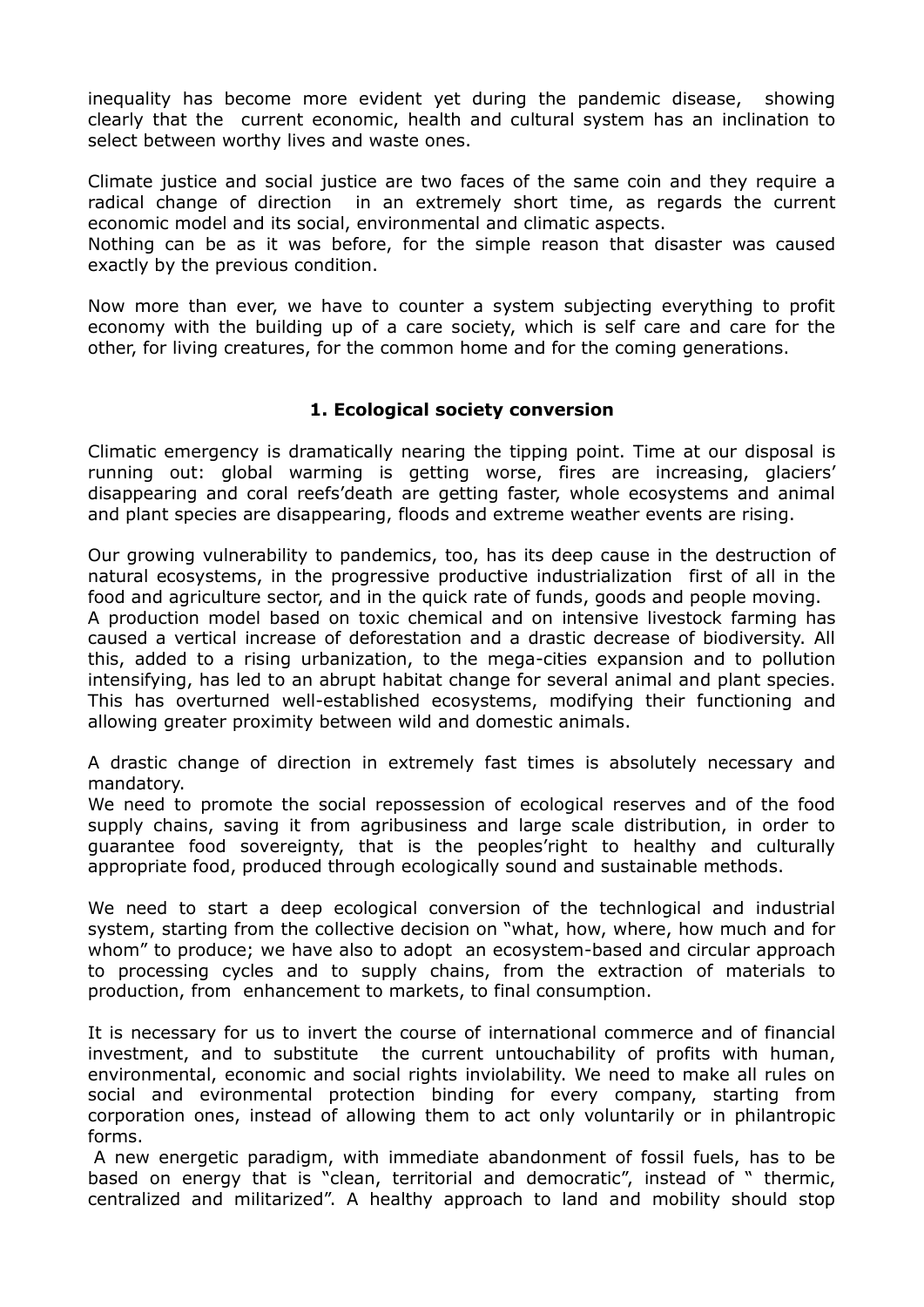consumption of soil and useless and damaging large works and even less large ones, so that we can live in communities, cities and settlement systems that are places of dignified life, social relations and culture, interconnected in a sustainable way.

The power relation among human beings and every other form of life on the planet must be deeply reconsidered: we can not stand and watch the destruction of so many animal species and the brutal exploitation of several others, thinking we can stay free of the epidemiological, environmental, ecologic and ethical consequences.

We need an ecologic conversion, a cultural revolution that may inspire and promote a change both in economics and in lifestyles.

### **2. Work, income and welfare in the care society**

The pandemic disease has made more evident the fact that no economic output is possible without assuring the biological and social reproduction, as the eco-feminist thinking and the cosmogonic vision of native peoples have always maintained.

Social reproduction, meaning all the activities and the institutions necessary to guarantee life in its full dignity, means care of yourself and of others, care for the environment: and it is around these issues that the whole socio-economic model has to be reconsidered.

The pandemic desease has sunk the vulnerable groups of society more and more deeply into desperation, from migrants to homeless, from unemployed to disabled ones, from frail people to dependant ones; it has widened the condition of precariousness, causing millions of people to find themselves without any income.

A care society cannot exist without overcoming every condition of precariousness and ridefining the notions of social well-being, work, income and welfare.

The ecological conversion is a fight to give up all the activities which harm human coexistence, among them and with the Earth, to foster different activities providing self care, care of the other and of all the living system: life reproduction under the best conditions we can achieve.

Working activities must be based on a wide socialization of necessary work, together with a sharp reducing of the individual work-devoted time: in this way access to work will be the result of a solidarity redistribution, not of a cruel competition among people and countries. We need to build up a new scenery subjecting exchange value to use value and organizing production on the basis of social , environmental and gender needs.

If self-care, care for the other and for the environment are the goals of this new social pact, income is the social dividend of cooperation among everyone's activities, and the right to a guaranteed income is the recognition of the central role of every individual's activities in the construction of a society that takes care of everyone and leaves out noone, cancelling precariousness, exclusion and marginalization from people's life.

The right to knowledge, to education, to culture, to correct information, to learning as a powerful factor of reduction of inequality, whose key reason is cultural poverty, has to be fully recognised.

A new universal welfare system has to be realized, and it must be based on the acknowledgement of personal affections' community and of supportive mutualism, on a collective self-governing of services and on the care for the common house.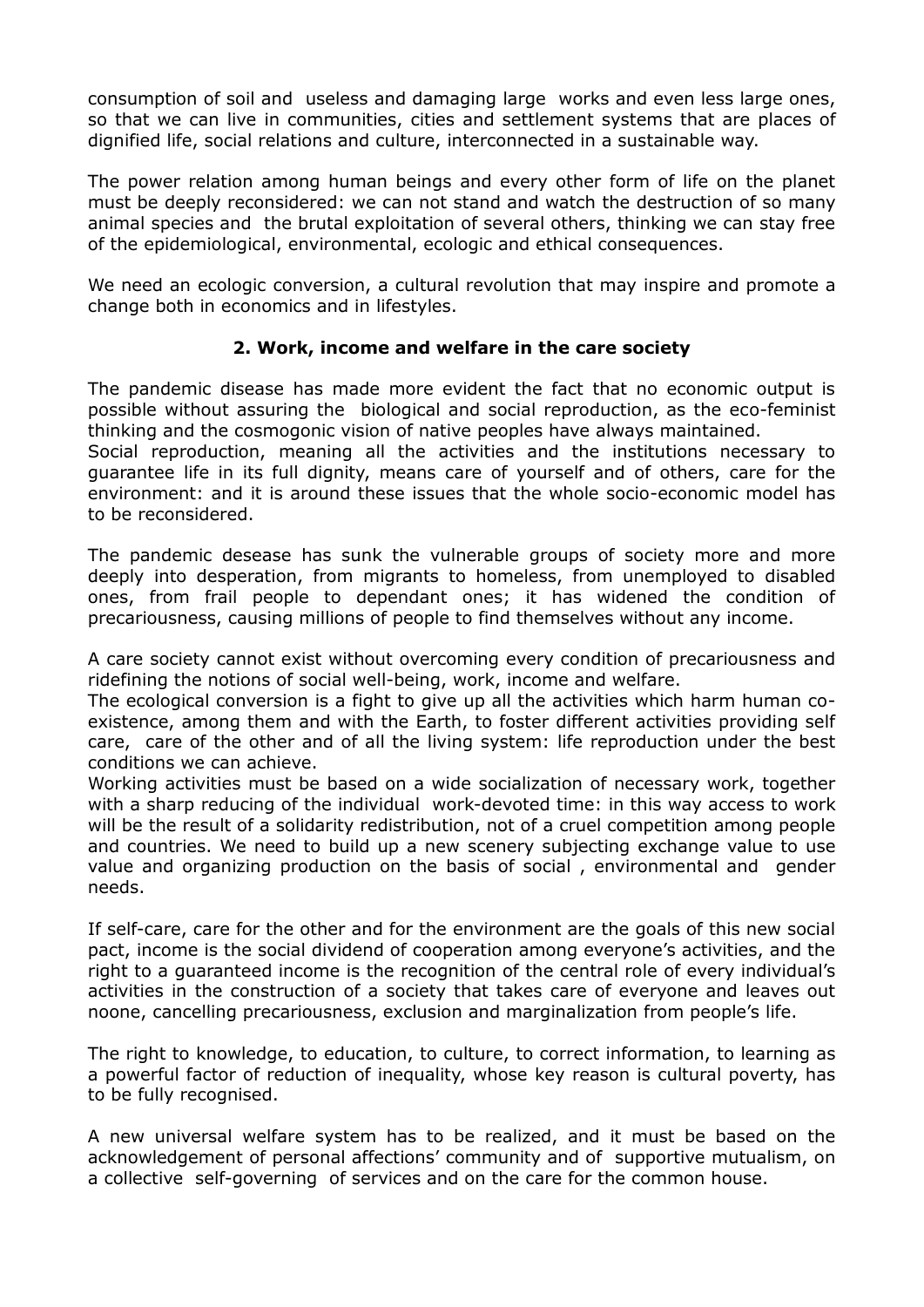### **3. Social Reappropriation of commons and public services**

No protection is possible if the fundamental rights to life and to life quality are not guaranteed. Recognising natural commons, starting from water, essential good for life on our planet, and social commons requires putting the social, ecologic and gender paradigm in the place of the financial one; since natural commons and social ones, emerging and at civic use, are founding elements of life and of life dignity, of territorial cohesion and of an environmentally and socially oriented society.

If we want to protect commons and public services, which guarantee their access and availability, we have to take them immediately out of the market, and realize a decentralized, community-based and participative handling.

It is mandatory to socialize production of all basic goods, strategic to general interest purpose: from primary goods and services (foodstuffs, water, education and research, health and social services, housing); to those that make a considerable part of other economic activities possible (transport, energy, telecommunications, optical fiber); to long term investment choices of a scientific, technological and cultural type, able to modify people's material and spiritual life over time and in a significant measure.

### **4. Centrality of territories and local democracy**

Up to now we have lived a growth totally based on the quantity and speed of the flow of goods, people and money, on the centrality of global markets and of intensive production, and on the subsequent unregulated hyperconnection of financial, productive and social systems. This has been the main vector which has allowed the virus to spread all over the planet at a rate never seen before, travelling in the body of specialized managers and specialized technicians, as well as in those of logistic and transport workers, and of turists.

Rethinking society organization involves relocating lots of production activities starting from territorial communities and their associated cooperation, which all have to become the core of a new transformative economics, environmentally, socially and ethically based.

Communities are the places where humans, other animals, land and landscape coexist, each with its irrepressible history, culture and identity. Globalization planer has tried to homologate differences and peculiarities, giving rise to resistances that have too often pushed towards a closed and exclusive communalism version. The challenge, also a cultural one, is to design future as a system of open, cooperative, inclusive and interdependent communities.

This involves also the reterritorialization of political choices, with an essential role entrusted to town councils, towns and territorial communities, as they are places of real local democracy, whose inhabitants take a proactive part in collective decision making.

Through popular repossession of national and international institutions it will be possible to guarantee, defend and state equality of rights and relationships among the various areas of country systems, regional and continental systems and world system.

#### **5. Peace, cooperation, reception and solidarity**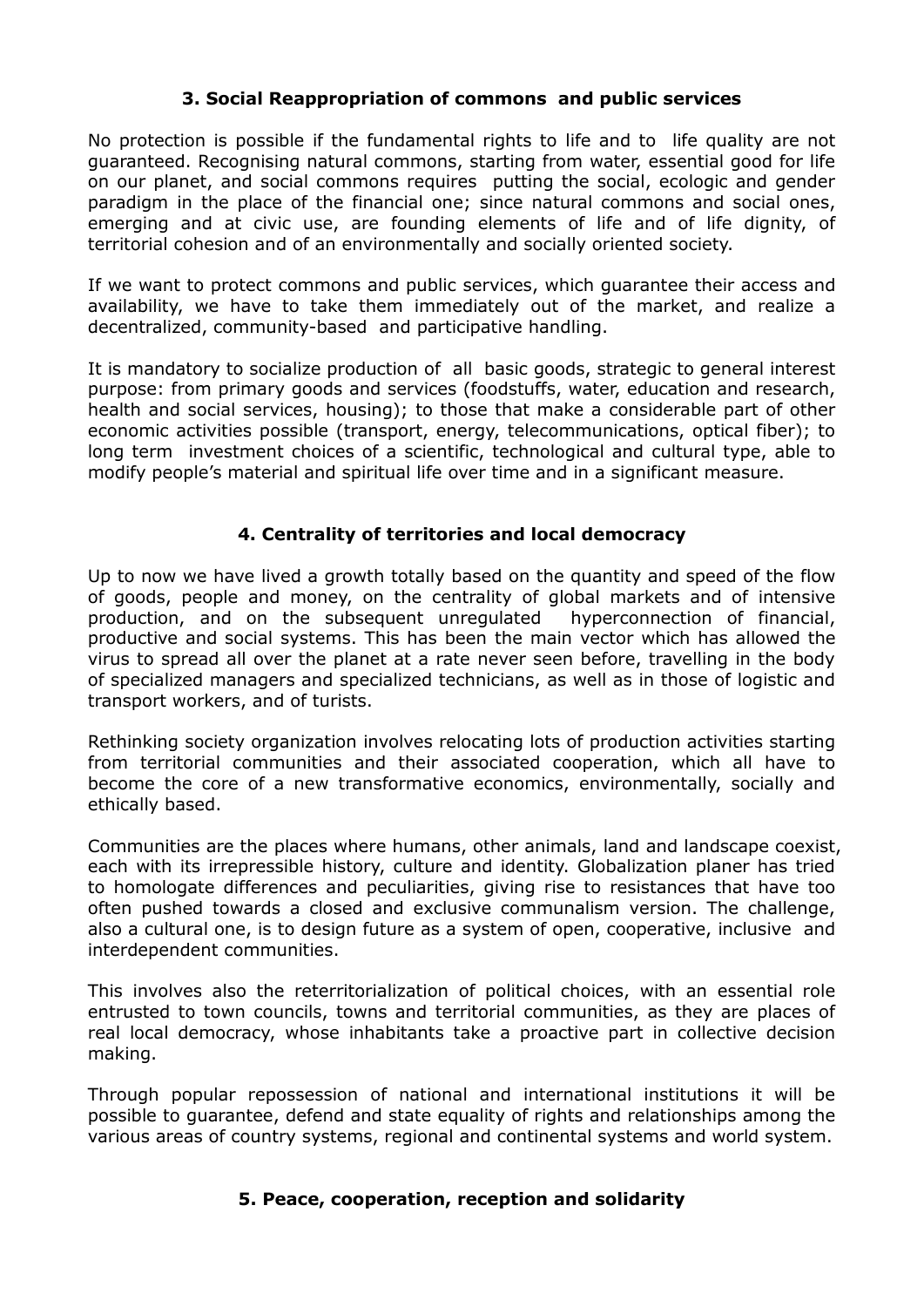The pandemic desease has not respected any of the manifold geographical and social divisions, nor any of the human-built hierarchies: from borders to social class, going through the fake concept of race. It has demonstrated that real safety can not be built against and at the expense of others: to feel safe you have to make everybody safe.

To make this happen, it is necessary that every people is granted the right to a healthy environment, social equality, non-destructive access to natural resources. We need to stop every policy of domination inside the relations between people, putting an end to every colonialistic politcs exercised through military domination and war, trade or investment agreements, exploitation of people, of living beings and of the common home. We cannot accept anymore our consumption levels to be supported by exploitation of other countries' resources and on outrageously uneven exchange relations.; neither can we accept the existence of military alliances having as their goal the control and the exploitation of strategic areas and of their resources.

The care society refuses extractivism because it attacks native peoples, dispossesses the common natural resources and multiplies environmental devastation. For this reason the care society supports the self-determination of peoples and communities, fair trade, horizontal cooperation and the shared and jointly responsible custody of global commons.

War against migrants is by now one of the basic elements of the current global system. Whole areas of the planet- seas, deserts, border zones- have become open air giant graveyards, places where excruciating violence and oppression take place, where millions of human beings are denied each and every right and dignity.

The care society dismantles ditches and walls, and it does not build up fortresses either. It says no to dominion and recognizes cooperation among peoples. It faces and gets over institutional racism and economic and cultural colonialism, by means of which still today dominant powers enter into relationship with natural persons, cultural knowkedge and the planet's resources.

The care society refuses every form of fascism, racism, sexism, discrimination and it builds bridges among people and cultures practicing hospitality, rights and solidarity.

## **6. Science and technology at the service of life, not of war**

Scientific research and technological innovation are essential for the construction of a care society allowing everyone a decent life, but they can be turned into destructive elements if they are put at the service of oppression and war, and not at the service of life. Directions and results have to be led back towards people's empowerment, not social authoritarian control, towards wealth redistribution, not accumulation, towards peace and solidarity, not destruction of lives, society and nature.

It is particularly serious that atomic arms race and improvement of nuclear weapons' targeting system are still going on, while international commitments to outlawing the use of the deadliest weapon get weaker. The knowledge and resources of a society can not be directed to make arms, keep armies, be members of alliances based on military dominion, take part in military missions and war, reject migrants, build up a digitably manipulatable and falsifiable reality.